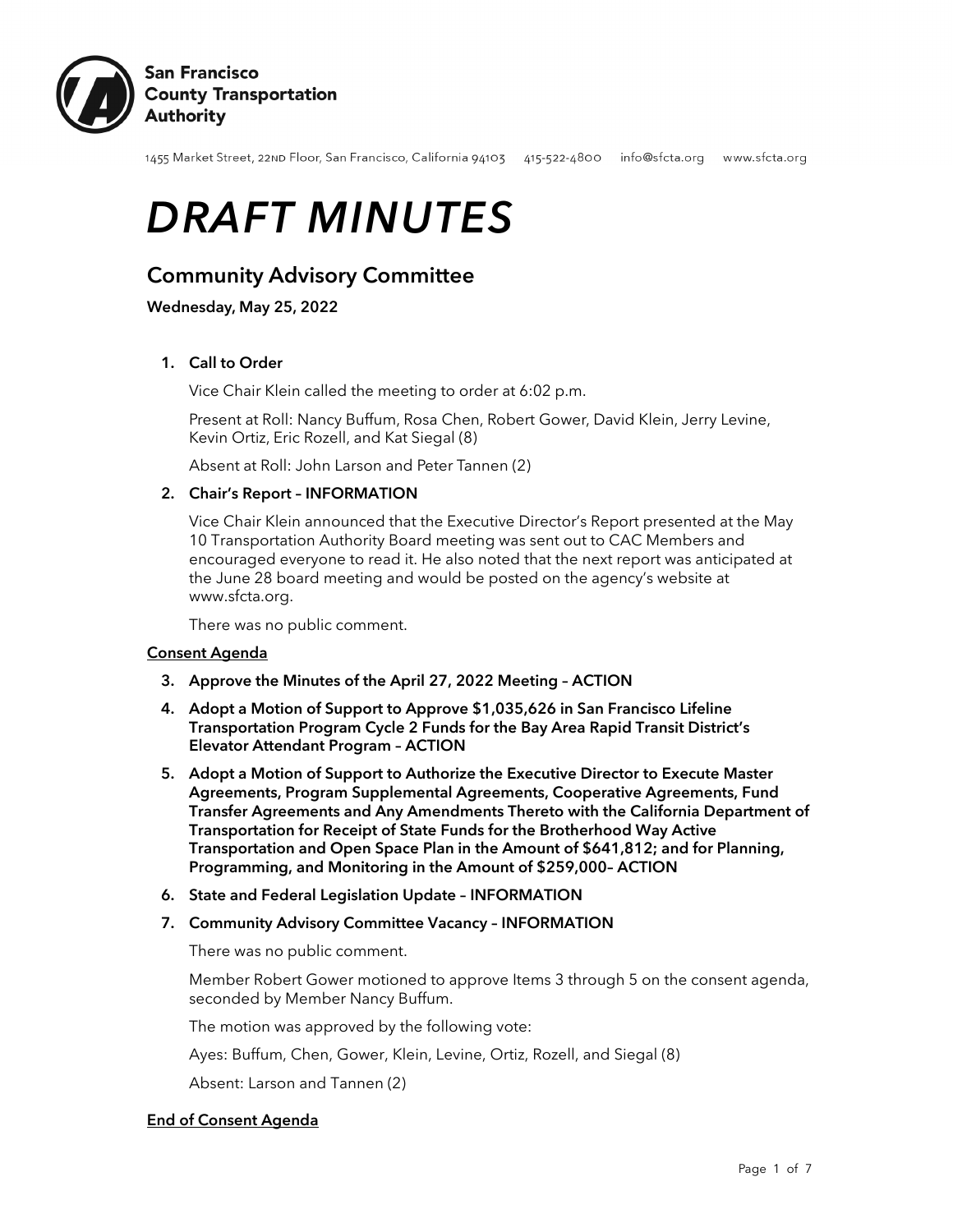

Community Advisory Committee Meeting Minutes **Page 2 of 7** and 2008 and 2008 and 2008 and 2008 and 2008 and 2008 and 2008 and 2008 and 2008 and 2008 and 2008 and 2008 and 2008 and 2008 and 2008 and 2008 and 2008 and 2008 a

#### 8. Adopt a Motion of Support to Allocate \$6,919,800 in Prop K Funds, with Conditions, and Appropriate \$470,000 for Five Requests – ACTION

Projects: SFMTA: 1399 Marin Street Maintenance Facility (\$6,619,800), Neighborhood Program (NTIP) Coordination (\$50,000). BART: Balboa Park Station Area Improvements (\$250,000). SFCTA: District 4 Microtransit Business Plan [NTIP Planning] (\$310,000), Treasure Island AV Shuttle Pilot (\$60,000), Neighborhood Program (NTIP) Coordination (\$100,000).

Anna LaForte, Deputy Director for Policy & Programming; Aliza Paz, Senior Transportation Planner; and Jonathan Rewers, SFMTA Acting Chief Financial Officer, presented the item per the staff memorandum.

Member Jerry Levine asked for clarification on the Potrero Yard Modernization Project, whether the housing would become market rate at some point in the future. Mr. Rewers answered that the Request for Proposals document required a minimum of 50% of the units to be affordable and no transportation dollars would go into the housing component. He continued that agency funding was covering the overall completion of project construction and there was a 30-year agreement with the housing developer, in which contributions to the project from their revenue would offset the long-term construction costs incurred by SFMTA.

Vice Chair Klein asked why the D4 On-Demand Shuttle was seeking full funding from Prop K when board members have an allocation for transportation projects.

Ms. LaForte clarified that the Neighborhood Transportation Improvement Program (NTIP) included funding for each district and that Commissioner Mar requested the study and proposed funding it from the District 4 NTIP funds. She also noted that the enclosure for this item included the remaining amount of NTIP funds for each district, and if CAC members had project ideas to share with their District Supervisor, this could be a source of funding as long as a project was Prop K eligible.

Member Robert Gower asked what size vehicle the Treasure Island Autonomous Vehicle (AV) Shuttle pilot would use.

Mx. Paz responded that it was unknown and a Request For Proposals (RFP) document was released that week to seek a vendor for operations. She continued the RFP did specifically call for an AV shuttle, which had capacity from somewhere between six and 20 people, which would be larger vehicles, not typical sedans or small SUVs seen on the streets.

Member Nancy Buffum asked if the Treasure Island AV Shuttle pilot was a planning study or implementation.

Mx. Paz responded that this would be an implementation of an AV shuttle pilot to provide free rides on the Island, connecting the Administration Building and Ferry Terminal, island destinations, and residential areas. She noted the request was part of a larger effort which included planning in previous years funded by a federal grant. Mx. Paz said a recent grant from the Metropolitan Transportation Commission, combined with the federal grant, would allow for a nine-month pilot starting in roughly spring 2023 and continuing to the end of that year.

Ms. LaForte added that, for clarification, the District 4 On-Demand Shuttle study was a planning project, not implementation.

There was no public comment.

Member Jerry Levine motioned to approve the item, seconded by Member Kat Siegal.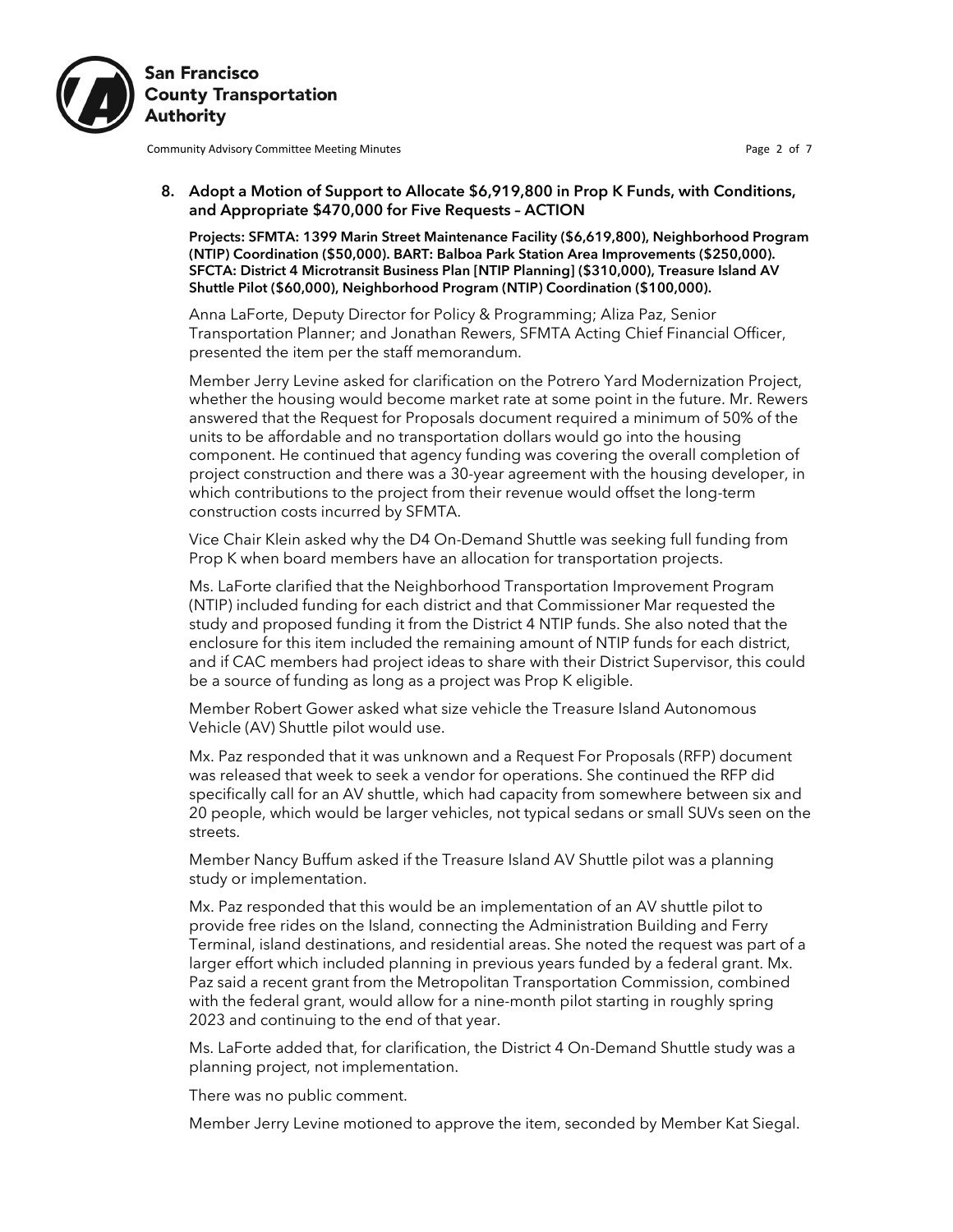

Community Advisory Committee Meeting Minutes **Page 3 of 7** and 2011 11 and 2012 12:30 and 2013

The motion was approved by the following vote:

Ayes: Buffum, Chen, Gower, Klein, Levine, Ortiz, Rozell, and Siegal (8)

Absent: Larson and Tannen (2)

9. Adopt a Motion of Support to Approve the Fiscal Year 2022/23 Transportation Fund for Clean Air Program of Projects – ACTION

Projects: SFE: Emergency Ride Home (\$88,202). SFMTA: Short-Term Bike Parking (\$847,113). SFCTA: Program Administration (\$43,384).

Mike Pickford, Senior Transportation Planner, presented the item per the staff memorandum.

Vice Chair Klein asked what was the difference between short and long-term bike parking. Mr. Pickford explained that the short-term bike parking project would install the hoop-style racks on sidewalks that are intended for users to leave their bikes for a quick stop as opposed to days at a time. He noted that Board members and members of the public have expressed interest in potential options for longer term secure storage, especially for electric bikes. Vice Chair Klein responded that there were highly frequented areas that could be good potential locations, such as public garages, malls, downtown office buildings, and beaches.

Member Eric Rozell asked if there were conversations around providing smaller or less expensive lockers for scooters since a growing number of scooter users also needed secure parking. Mr. Pickford clarified that the short-term bike parking project under discussion was just for the hoop style bike rack. He said if there was interest in the city's other technologies or bike parking products, SFMTA staff was available to discuss. Mr. Rozell declined for the sake of time but indicated he would appreciate an off line follow up.

During public comment, Edward Mason said that some of the bike hoop racks were placed at bus stops, blocking the back doors of the buses and interfering with the flow of foot traffic exiting the bus. He said that the City should not place the racks there anymore. He also said that private industry scooters were using the public bike hoop racks for free and seldom saw bicyclists using the bike hoops, particularly in the Noe Valley neighborhood. He said that he didn't understand why public money was used to subsidize projects that private industry was using.

Mr. Pickford clarified that there was an SFMTA bike share and scooter share permit program that generated revenue and that funds from that permit program contribute to the short-term bike parking program.

Member Kat Siegal motioned to approve the item, seconded by Member Nancy Buffum.

The motion was approved by the following vote:

Ayes: Buffum, Chen, Gower, Klein, Levine, Ortiz, Rozell, and Siegal (8)

Absent: Larson and Tannen (2)

#### 10. Adopt a Motion of Support to Adopt the Proposed Fiscal Year 2022/23 Budget and Work Program – ACTION

Cynthia Fong, Deputy Director for Finance & Administration, presented the item per the staff memorandum.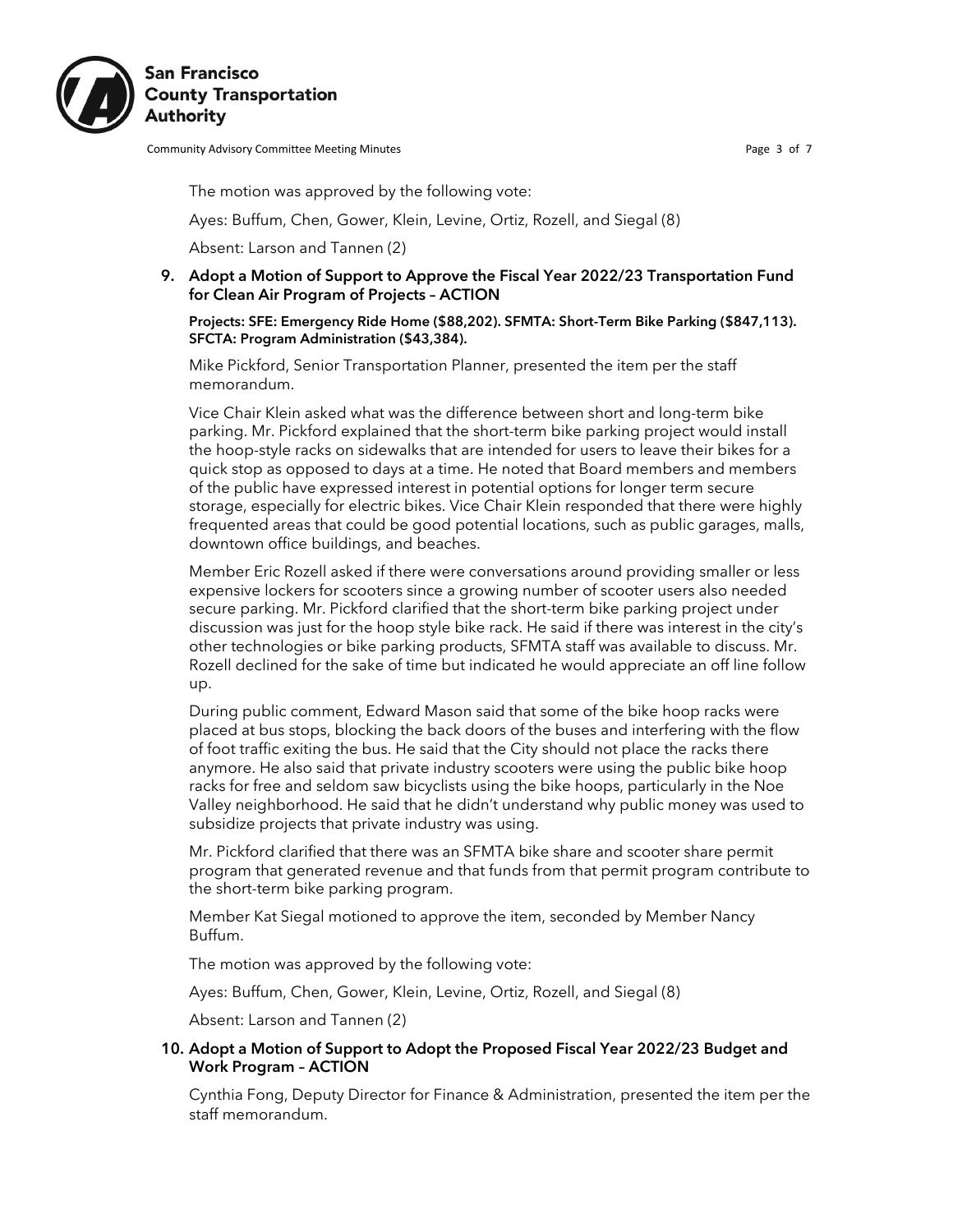

Community Advisory Committee Meeting Minutes **Page 4 of 7** and 2011 11 and 2012 12:30 For Page 4 of 7

Member Jerry Levine asked for verification if the majority of costs for Van Ness Bus Rapid Transit were already committed. Anna LaForte answered that the budget does not reflect new costs, but the invoicing process involved delays between agencies incurring costs for their projects and requesting reimbursement from the Transportation Authority.

Vice Chair Klein asked if there were any reasons to refer back to pre-pandemic years for budget comparison towards normal activity. Ms. Fong affirmed that the Transportation Authority made comparisons with pre-pandemic budget flow and saw an upward trend in revenues for a variety of reasons but trends for expenditures depended on what milestones each individual project or program was meeting. She said historical trends in revenues and expenditures are shown in Attachment 6 of the budget memo.

Vice Chair Klein asked if there were any concerns to be aware of, like funds borrowed to make up for a deficit or a scenario that would cause the agency to have to seek more funding. Ms. Fong answered that the agency was very transparent with the CAC and Board and there were no concerns about the budget. She noted that before issuing debt, staff looked carefully into payment options to ensure the agency could repay the borrowed funds within the agency's set schedule. Ms. Fong stated that if any concerns were raised, she would report it back to the Board and CAC to note.

There was no public comment.

Member Eric Rozell motioned to approve the item, seconded by Member Kat Siegal.

The motion was approved by the following vote:

Ayes: Buffum, Chen, Gower, Klein, Levine, Ortiz, Rozell, and Siegal (8)

Absent: Larson and Tannen (2)

#### 11. Major Capital Project Update - Caltrain Modernization– INFORMATION

Jadie Wasilco, Caltrain Government & Community Affairs Manager, presented the item per the staff memorandum.

Vice Chair Klein asked if given apparent federal support for the project, whether Caltrain was seeking funding directly from the administration and/or earmarks. Ms. Wasilco answered that most of the sources that Caltrain was looking at were discretionary grant programs so the agency would have to ensure the project was eligible to apply as well as being competitive. She noted that staff had positive meetings with delegations and the White House.

Member Eric Rozell asked if there was a way the CAC could be taken on a tour to visit the new electrified trains. Ms. Wasilco answered that the agency was in the process of planning several community events of bringing the trains to each station for the public to view inside and out and would share that info with the CAC once it is set.

There was no public comment.

#### 12. Major Capital Project Update – Better Market Street – INFORMATION

Cristina Olea, San Francisco Public Works (SFPW) Project Manager, and Jada Jackson, Office of Economic and Workforce Development (OEWD) Project Manager, presented the item per the staff memorandum.

Member Eric Rozell asked about community outreach for public safety and the shared street on Eddy Street depicted on the map in the presentation.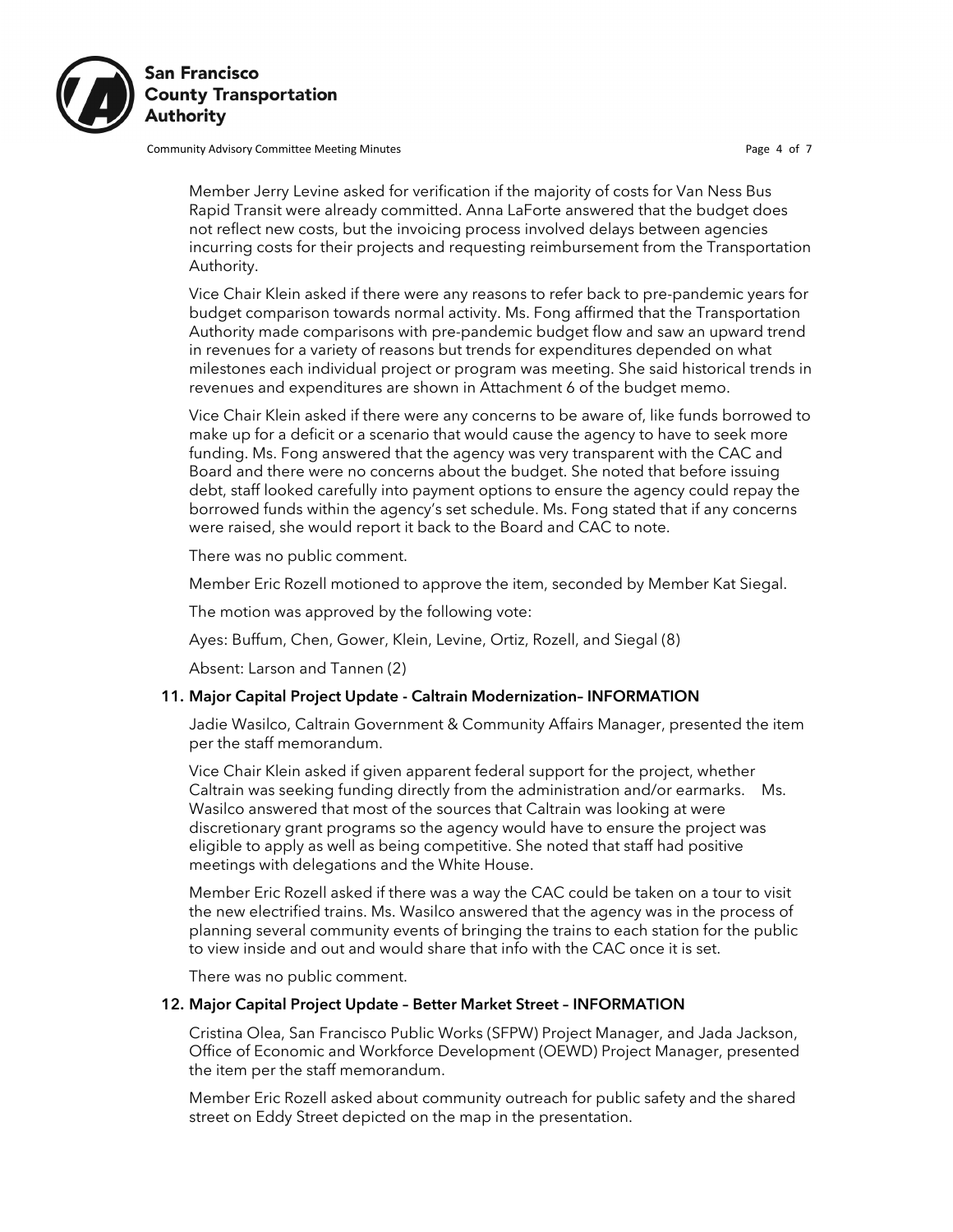

Community Advisory Committee Meeting Minutes **Page 5 of 7** and 2011 11 and 2012 12:30 FM and 2012 12:30 FM and 2013

Ms. Olea replied that SFPW, SFMTA, and OEWD had a joint communication team and would be going door-to-door for outreach and continue before construction and after. She said there would also be police officers to help with traffic control. She said that private vehicles were restricted from Market Street in January 2020 and private vehicles will not be allowed in area. Ms. Olea continued the project team will do outreach about bus stops during construction; the contractor will provide subcontractor traffic control; and the sidewalk will have accessible pedestrian pathways. She said the majority of construction will allow for cross street traffic. Ms. Olea said SFPW had a community working group in addition to the business working group and would have the CAC members help with outreach as well.

Member Kat Siegal asked about plans for signage around bicycle detour routes and where to access transit stop for pedestrians.

Ms. Olea replied there would be construction signage in advance of construction zone, changeable message signs, information on SFPW's website, and signage outside the project area possibly on Van Ness Avenue so people could choose alternate routes before they got into construction area. Ms. Olea said that SFPW also worked with San Francisco Police Department to get information out and the Board of Supervisors would be provided with information they could include in their newsletters.

Vice Chair Klein asked what were the lessons learned from Van Ness Project that were being applied, how success was measured, and what the level of engagement was.

Ms. Jackson replied that OEWD was starting early with engagement to let businesses know what resources were available and getting out often to remind people about resources. She continued that OEWD would constantly communicate with the businesses and develop those relationships, noting a business' needs can change over time.

Ms. Olea replied that Ms. Jackson had also worked on Upper Haight and Sixth Street with herself and together they accrued lessons learned from projects that could be applied to Market Street.

Vice Chair Klein asked that due to heavy vehicle traffic and potential for pedestrian safety issues in the area, if there was an opportunity for slow streets around Market Street as a pro-active safety approach.

Ms. Tanner said she would follow up with the appropriate SFMTA staff to get an answer. Ms. Tanner then followed up on Mr. Rozell's previous question about the shared street description for Eddy Street. She said it was dashed because it was a concept staff was looking to develop and apologized the authoring engineer was not accessible at the time and said she would follow up with additional information.

Member Rozell noted that the highlighted street in the presentation map was actually Ellis, one street above Eddy.

Vice Chair Klein suggested to agency staff that it would be good to have some sort of slow street for people to congregate since it was very cramped living conditions with very little outdoor access from the living units. He expressed concern for everyone impacted by the construction in the area, whether they were displaced or unhoused, housed, or just traveling through.

Ms. Tanner answered that the speed limits on all the streets were lowered to 20 miles per hour the year prior and there were restrictions on right turn on red.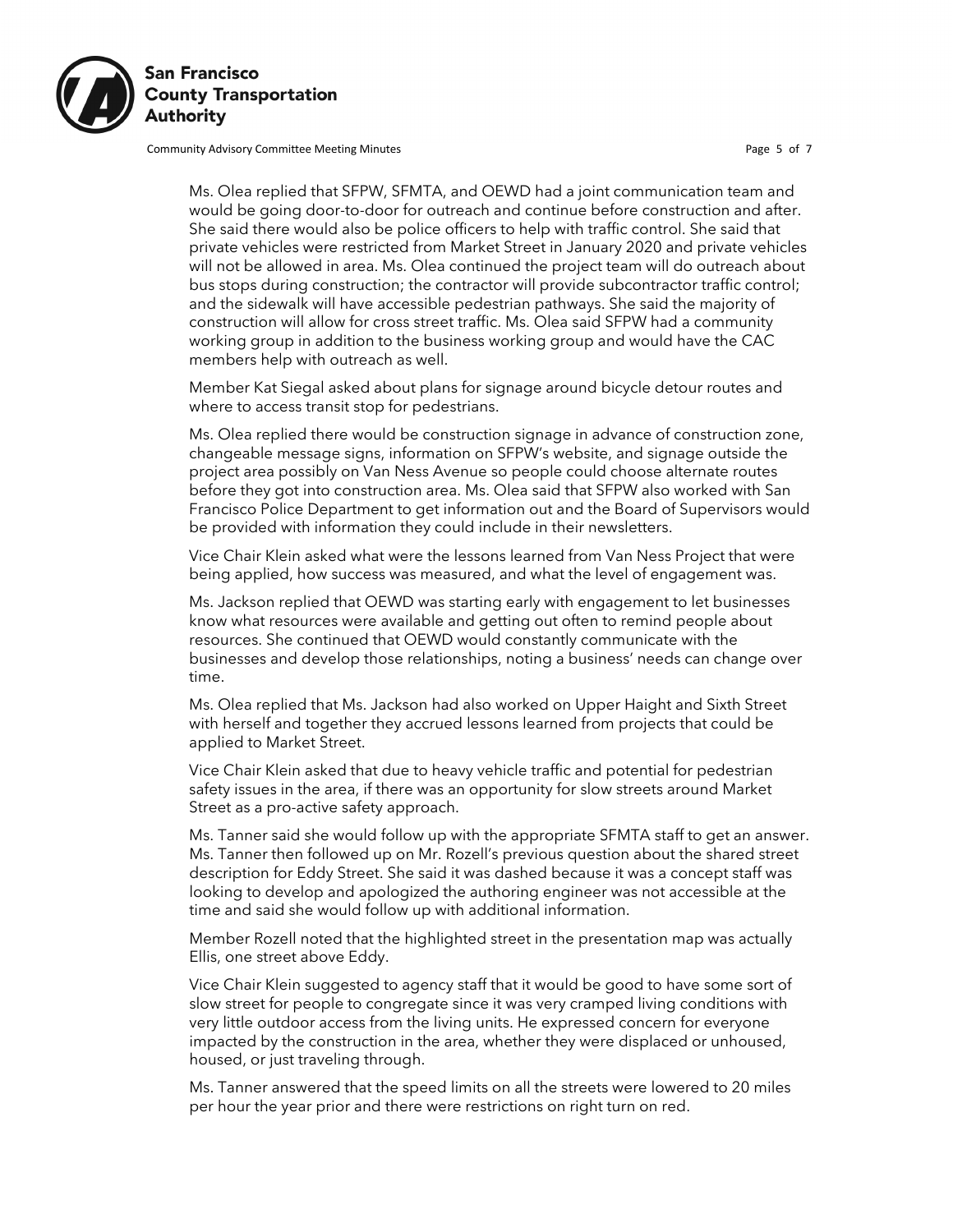

**San Francisco County Transportation Authority** 

Community Advisory Committee Meeting Minutes **Page 6 of 7** and 2011 11 and 2012 12:30 For Page 6 of 7

Vice Chair Klein and Mr. Rozell both responded that it was difficult to enforce these traffic laws and that folks were still speeding. Vice Chair Klein said he was looking for something more impactful like removing vehicular traffic altogether.

There was no public comment.

#### 13. Bay Area Transit Transformation Action Plan and Seamless Transit Transformation Act (Senate Bill 917) Update – INFORMATION

Michelle Beaulieu, Principal Transportation Planner, presented the item.

Member Jerry Levine thanked Ms. Beaulieu for the presentation and said the fare integration effort was close to his heart for many years and hoped within his lifetime there would be some sort of integration plan that was workable.

There was no public comment.

#### 14. Streets and Freeway Strategy Update – INFORMATION

Aliza Paz, Senior Transportation Planner, presented the item.

Vice Chair Klein noted the importance of the Streets and Freeways Strategy as it addressed major roads and freeways in the city that have created harms to some communities.

Member Kat Siegal echoed Vice Chair Klein's comments and thanked Mx. Paz for the presentation and said she was glad to see the agency was prioritizing mitigating the impacts of past harms of freeways on communities in San Francisco. She looked forward to seeing further updates on the projects.

There was no public comment.

#### **Other Items**

#### 15. Introduction of New Business – INFORMATION

Member Kat Siegal requested a Vison Zero update of what the city was doing to address the traffic safety crisis, citing seven traffic deaths in May alone. She particularly wanted updates about the Tenderloin as Member Rozell had mentioned earlier in the meeting. She noted the work already planned or done to mitigate safety issues but wanted an opportunity for the CAC to be able to discuss solutions to the traffic violence in the city.

Member Rozell echoed Member Siegal's request and asked for a report and presentation on what the city is doing to ensure enforcement of traffic laws to prevent traffic fatalities.

Maria Lombardo, Chief Deputy Director, answered that there would possibly be a Vision Zero update at the June 7 Transportation Authority Board (pending confirmation) meeting that would address the topics requested by CAC members. She said she would also work with the CAC Chair to schedule a Vision Zero update at the CAC.

Member Buffum echoed Vice Chair Klein's comments about slow streets and members' comments about Vision Zero, suggesting that with the upcoming construction on Market Street it would be good to integrate slow streets in the Vision Zero approach to prevent more potential harm to people residing and traveling in the area.

Member Rozell seconded the suggestion made by Member Buffum.